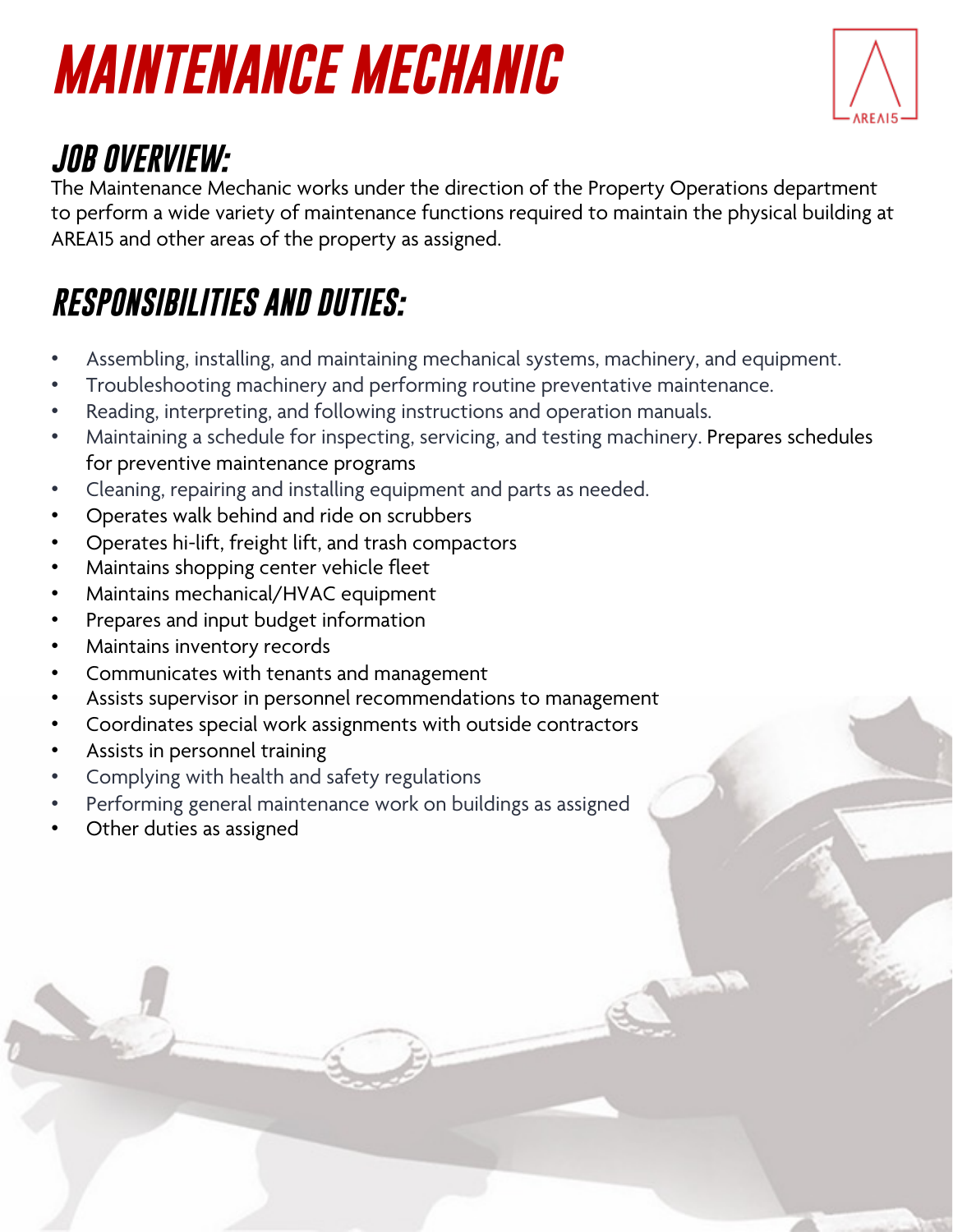### *MAINTENANCE MECHANIC*



### *QUALIFICATIONS*

- High School Diploma or GED required
- 5 Years in a related field
- Maintenance/HVAC license through City or State government
- Valid Driver's License required
- The physical demands described herein are representative of those that must be met by an employee to successfully perform the essential functions of this job. Reasonable accommodations may be made to enable individuals with disabilities to perform the essential functions. While performing the duties of this job, the employee is required to do the following:
	- The employee is regularly required to sit; use hands to finger, handle, or feel; and talk or hear.
	- The employee frequently is required to stand, walk, and reach with hands and arms.
	- The employee is frequently required to climb stoop, kneel, crouch, or crawl.
	- The employee may frequently lift and/or move up to 50 pounds and occasionally lift and/or move up to 100 pounds.
	- Specific vision abilities required by this job include close vision, distance vision, color vision, peripheral vision, depth perception, and ability to adjust focus.
	- The noise level in this work environment is usually moderate to loud.
	- The employee is occasionally exposed to moving mechanical parts, high precarious places, fumes or airborne particles, toxic chemicals, and outside weather conditions.
	- Work in an environment that is subject to varying levels of noise, crowds, and smoke.
	- Must be able to work in dark environment that features flashing lights.